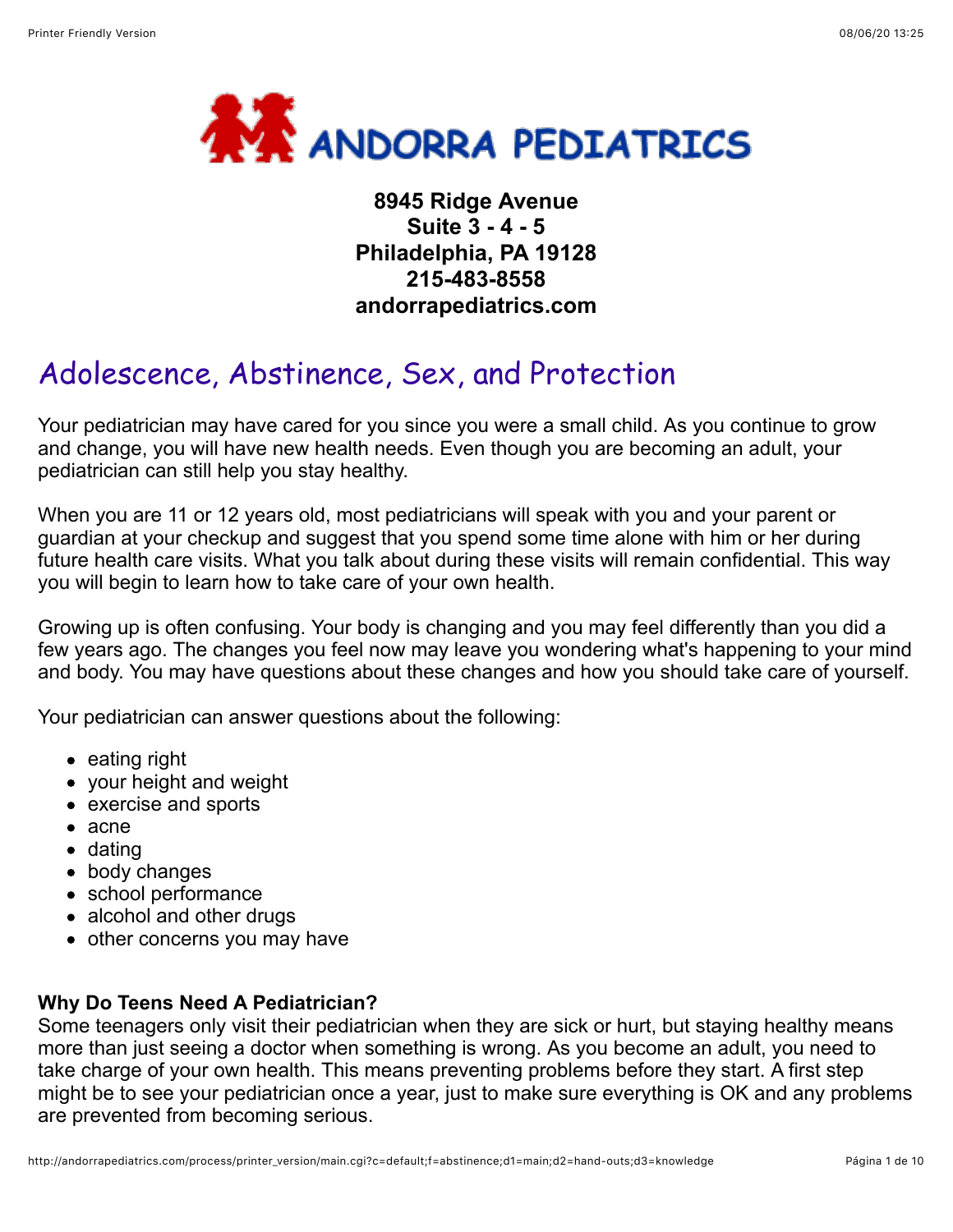You should also see your pediatrician when you are sick or concerned about what is happening to your body. Most likely, your concerns are normal. Growing up may also trigger changes in how you think and feel. You may feel sad, angry, or nervous at times. You should feel free to talk to your pediatrician about these things. After all, these emotions are a part of being healthy too.

#### **A Word About... Privacy**

Talking about personal things with your family and friends can sometimes be difficult. When you feel uncomfortable talking about certain things with your parents, you can always ask your pediatrician. Getting answers about how your body works, how you can take care of yourself, how to handle your emotions, and how to stay healthy, will help you make the right decisions about your health.

Your pediatrician will respect you as a patient. Because the pediatrician is your doctor, he or she will keep your discussions private whenever possible. However, your parents are obviously very concerned about your health and well-being, and your pediatrician will want to keep them informed of extreme situations; for example, if your life, or someone else's, is in danger. In most cases though, the information you share with your pediatrician will stay between you and your pediatrician.

#### **What Health Services Do Pediatricians Offer?**

The following is a partial list of different things that you can talk about with your pediatrician:

Sports or School Physicals- Many schools ask students to get a physical before joining a team sport. It's important for you to talk about your health with your pediatrician before you participate in any sport. Your pediatrician can help you avoid injuries and stay healthy and fit.

Treatment of Illnesses or Injuries - It is important for you to tell your pediatrician about any illnesses or injuries you have. Let your pediatrician know about pain you have or changes in the way you feel, even if you think they aren't serious. This is the only way your pediatrician can help you stay healthy.

Growth and Development - Your body is probably changing fast and you might want to talk to your pediatrician about what to expect as you grow.

For example, you may be wondering about the following:

- Will you be as tall as your parents?
- Is your sexual development normal?
- Will your acne clear up?
- Will your body fill out more?
- Should you be worried about your weight?

Personal and/or Family Problems - Sometimes you might have a hard time dealing with problems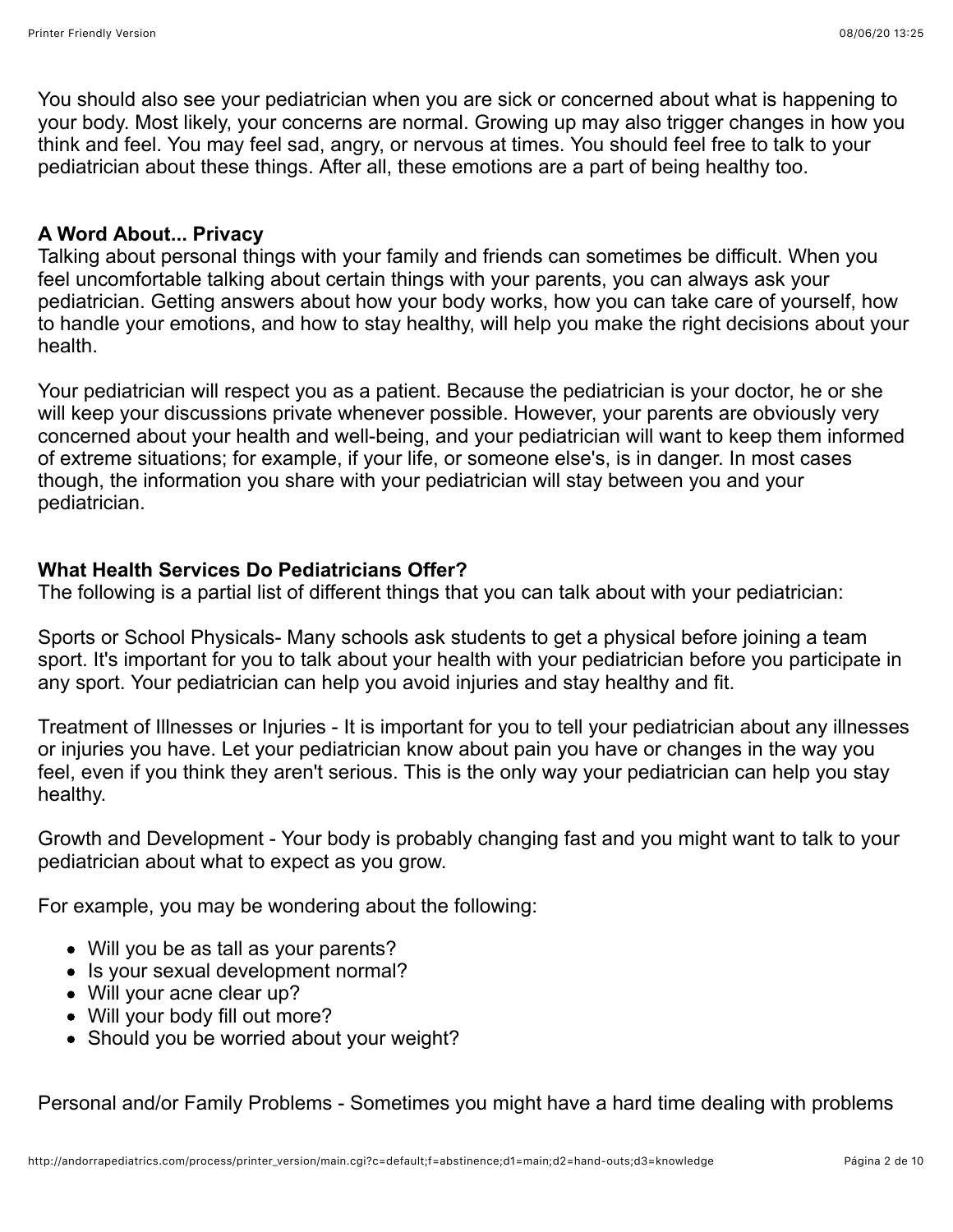with friends or family. Feeling like your parents don't understand you, losing a best friend, getting teased at school, pressure from friends - all these things can get the best of you once in a while. If you don't know where to turn, remember that your pediatrician is there to help.

School Problems - As a student, you may worry sometimes about your grades and your future. No matter what you try, it may be hard to keep up with school, a job, sports, or other activities. Maybe you find it difficult to get along with others at school or to concentrate on your studies. Your pediatrician may be able to help you through this busy time of your life.

Alcohol and Drug Use - You may be tempted to take risks as you make new friends. You may also get a lot of pressure from your friends. Remember, what's right for them might not always be right for you. Becoming an adult means more than just physical growth. It also means determining what is right for you. This is especially important since many people you know may be using cigarettes, alcohol, or other drugs. Instead of going along with the crowd, you need to decide what is the best choice for you. Your pediatrician can explain how smoking, drinking, or taking other drugs can affect you.

Sexual Relationships - During visits with your pediatrician, you'll have a chance to ask questions about dating, sexual activity, and infections. Your pediatrician also can talk to you confidentially about postponing sex and how to protect yourself against sexually transmitted diseases (STDs) and pregnancy. It's important to make smart choices about sex now. The wrong choice could affect the rest of your life.

Conflicts with Parents - At times, It might be hard to get along with your family and this could lead to problems at home. Maybe it seems like no one understands you or respects your ideas. You're not alone. If you have a problem that your parents may not understand, talk with your pediatrician. Sometimes an outside person can give a better view of these difficult situations.

Referrals to Other Doctors for Special Health Needs - You may have a medical problem that will require you to see another doctor or specialist. In that case, your pediatrician can refer you to another doctor who can take care of your needs. A referral may involve an ophthalmologist (eye doctor) for vision, a psychologist or psychiatrist for stress or depression, or other doctors that handle specific medical needs. Even though you may need to see a specialist for a special problem, you should continue to see your pediatrician for regular checkups or illnesses. After all, he or she is still your doctor and will want to keep up with your general needs.

Educational Brochures, Magazines, or Videos on Health Topics - In addition to talking about your health with your pediatrician, you also may be able to learn more about how to take better care of yourself by reading brochures or by watching videos. The American Academy of Pediatrics offers free material covering health topics that might interest you, such as acne, sports and fitness, sexuality, substance abuse, eating disorders, and more. Ask your pediatrician for more information.

## **What You Can Do To Stay Healthy**

Use the following list to take care of yourself and stay healthy

• Eat right and get plenty of sleep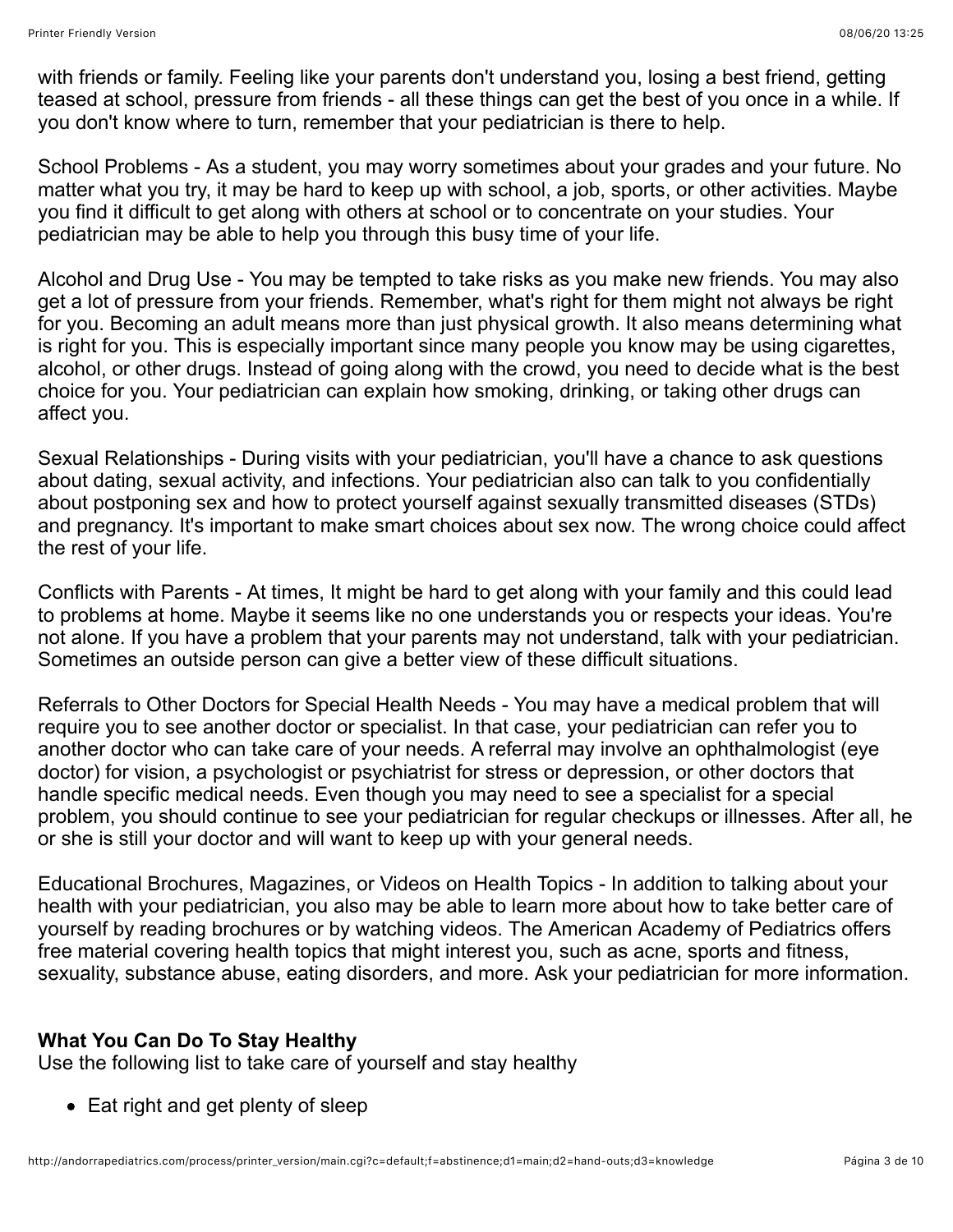- Know how to handle minor injuries, such as cuts and bruises, as well as minor illnesses like colds.
- Know how to seek medical attention for problems such as vomiting, headache, high fever, earache, sore throat, diarrhea, or abdominal pain.
- Take care of your mental health and ask for help if you have sleep problems, sadness, family stress, school problems, problems with alcohol or other drugs, or trouble relating to friends, family, or teachers.
- Avoid alcohol, cigarettes, smokeless tobacco (chew), and other drugs.
- Delay having sexual relations or use protection if you choose to have sex.
- Exercise regularly, with help from an adult who knows what is right for your body.
- Always wear your seat belt when you are in a car or truck.
- As you become an adult, you'll face many challenges. With help from your pediatrician, you'll learn how to make the right decisions that will help you grow up healthy.

# **Deciding To Wait Before Having Sex**

Becoming a teen is exciting. Because you're becoming an adult, you will experience new physical changes. It's a time when you will try new things and make new friends. You also may think more about dating.

Dating can lead to sharing private thoughts, becoming very good friends, or just having fun with your new friend. Becoming close with someone may be confusing, and it could feel awkward at first. Don't worry, just be you.

As you get to know each other better, you may think about being more than just friends. You may get the urge to kiss and touch someone you're dating. But what happens if your date wants to have sex? Would you understand your feelings? How would you react?

# **Pressure To Have Sex**

You hear about sex in songs, on television and in the movies. Some of your friends may talk about it, too. They may even tell you sex is fun or that "everyone is doing it."

No matter what you've heard, not everyone your age has had sexual intercourse. In fact, most young people your age choose not to have sexual intercourse.

Teenagers you know may talk a lot about having sex. There are several reasons for this. These young people may be curious about sex or may just want attention. Talking about sex also may mean that your friends feel lonely or that they simply want someone to care.

## **New Feelings**

During a date, you may find that you become physically attracted to a person. These new feelings may excite and confuse you. It's normal.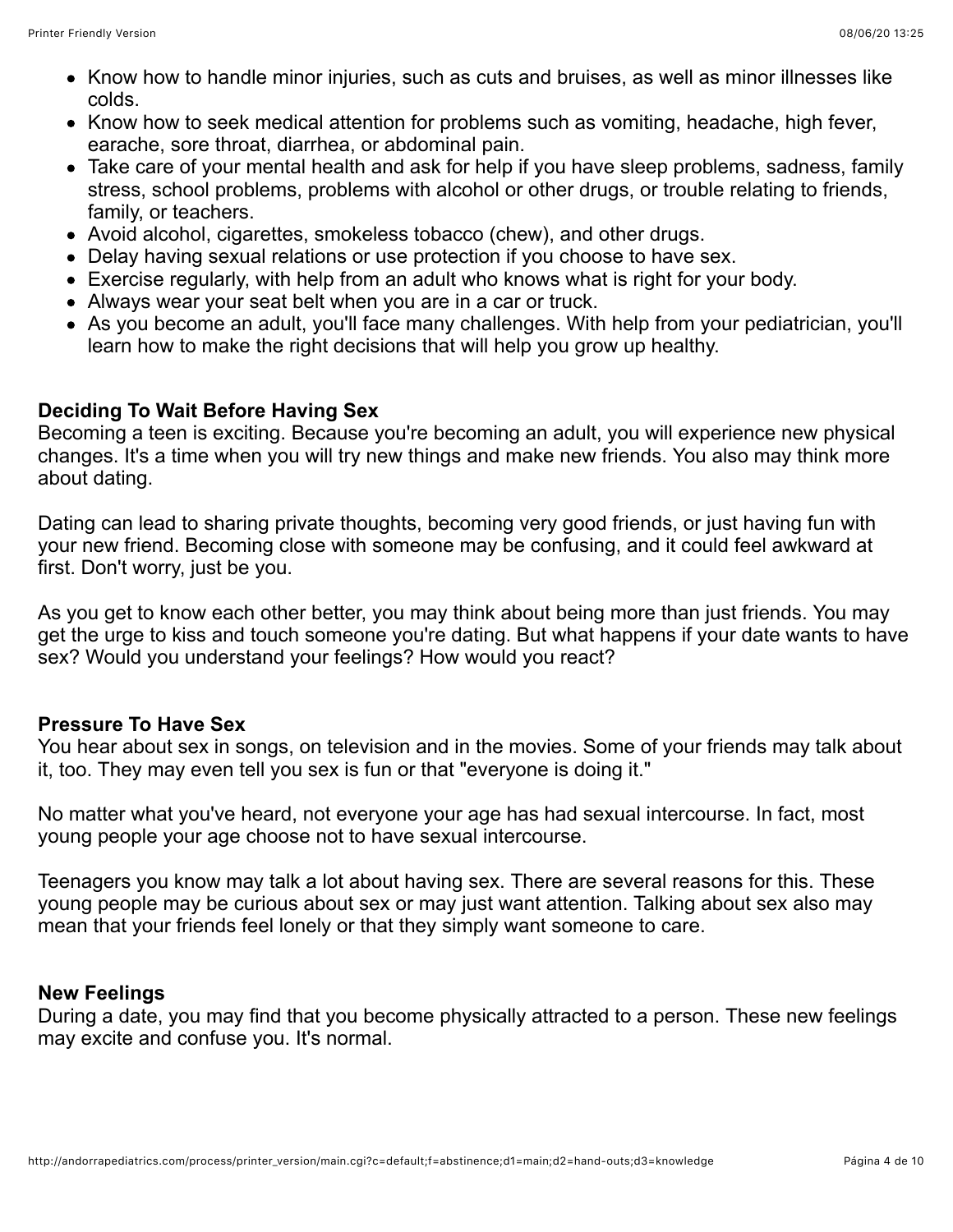

If you decide to kiss and hug your partner, he or she may ask you to have sex. At that moment, you may be tempted to give in to your feelings right away. But before you make a quick decision, stop and ask yourself the following questions:

If somebody you're dating wants to have sex, it doesn't mean you have to want it, too. Before you act on your feelings, remember that you can be sexual with someone without actually having sexual intercourse.

Waiting to have sexual intercourse is one of the most important decisions you will ever make. Why not take your time and think it through?

## **What Does It Mean To Be Sexual?**

When you are sexual, it can mean:

- Making up romantic and sexy stories
- Touching yourself in places that feel good
- Getting the urge to kiss and touch someone you like

Sexual intercourse is very different than these things. When you choose to have intercourse with someone, you are making a choice that could affect the rest of your life.

Your decision to have intercourse with your partner could lead to a pregnancy. Having intercourse also can lead to a sexually transmitted disease (STD), such as AIDS.

## **Know What The Risks Are**

Did you know that having intercourse increases your risk of catching many diseases? Would your family and friends understand if you caught a sexually transmitted disease or if you became a parent? Would the person you're having intercourse with help you raise a child? Are you willing to get married at your age? If marriage isn't for you, could you raise a child on your own?

These are just a few of the questions you should ask yourself before you have sexual intercourse. Whether you have intercourse is up to you. But before you make a decision, make sure you know all the facts.

The medical and physical reasons why you should not have sexual intercourse at a young age are:

- Having an unwanted pregnancy
- Getting sexually transmitted diseases (STDs) like gonorrhea, syphilis, chlamydia, herpes or genital warts
- Catching the HIV virus that causes AIDS

There also are emotional risks to having sexual intercourse, such as: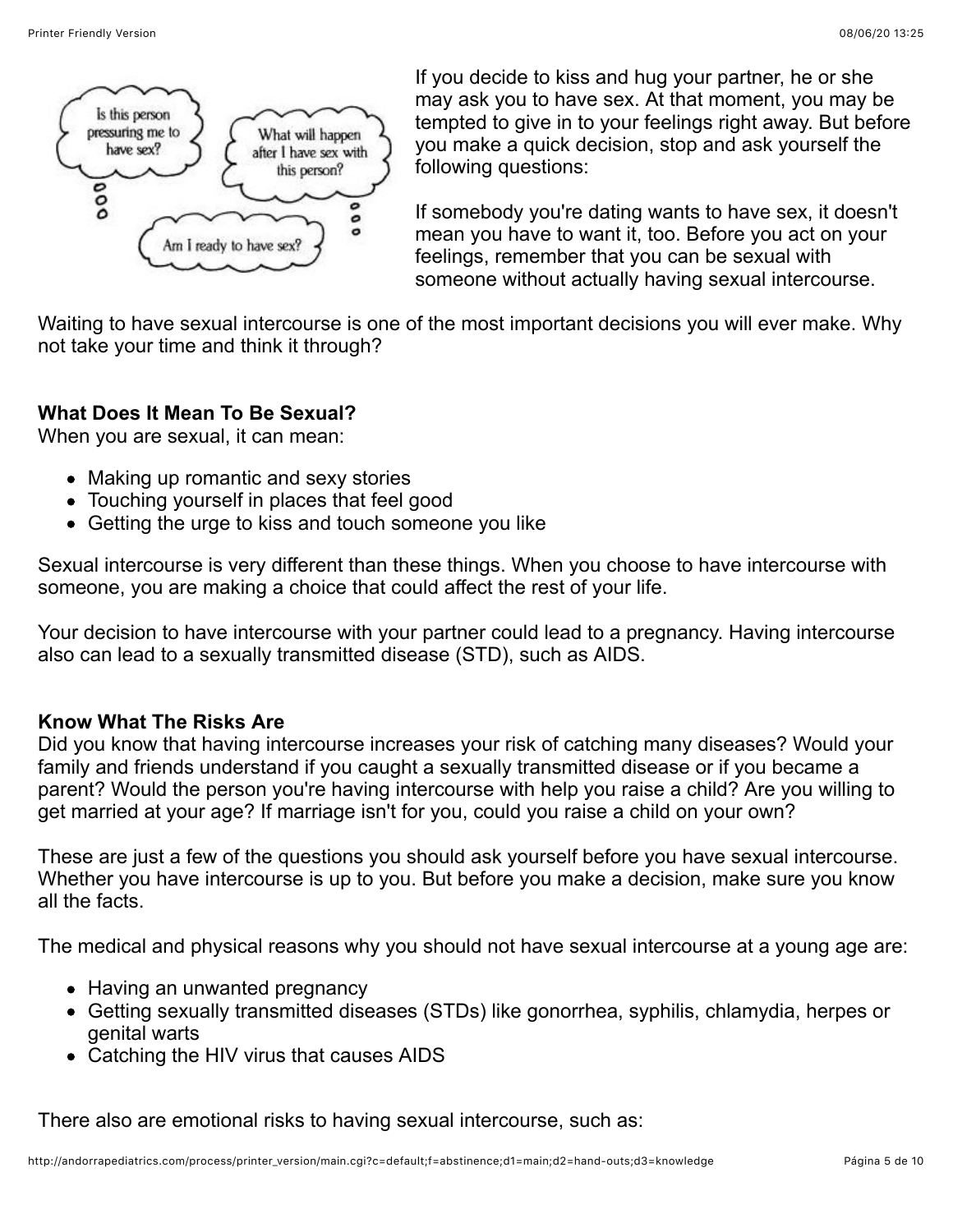- Regretting it when you are older and after you've met someone you "truly love"
- Being hurt by a relationship that is based only on sex
- Feeling guilty and scared
- Getting a bad name or reputation
- Some of your friends may decide that they want to have intercourse. That's their business. But don't let them force you into a decision. You know what's best for you.

#### **What Are Your Limits?**

Once you start dating, it's important to know what you want from a relationship.

- Think about what you want from a relationship before you make a split-second decision during a date.
- Talk to your parents or your date about your feelings and limits before you get too serious
- Know your limits, and never let someone else talk you into doing something you don't want to do.

Some boys think that girls should set the limits. Girls also may think that boys will know when to stop. A boy or a girl may try to pressure their date to have intercourse. You both need to understand that forcing someone to have intercourse is not right. If your partner really cares, he or she will respect your feelings and your choice not to have intercourse.

#### **Stick By Your Decision**

Saying NO isn't always easy. But it's better to say NO than to be pressured into doing something you will regret later. Sometimes it's twice as hard to say STOP to someone you care about, because you don't want to hurt your date's feelings. But if neither one of you stops, you both may regret what can happen next.

You can say NO without hurting your date's feelings. For example, you might say:

- $\bullet$  I like you a lot, but I'm just not ready to have sex.
- You're really fun to be with, and I wouldn't want to ruin our relationship with sex.
- You're a great person, but sex isn't how I prove I like someone.
- I would like to wait until I'm married before I have sex.

If you choose to wait to have intercourse, try to avoid situations where you'll be forced into a decision. Try not to spend all of your time with someone you are dating, and avoid being alone with your date too often. It's also not a good idea for you and your friend to "make out together" if you don't really want intercourse. Be fair to your partner; don't be a "tease." It could give your date the wrong idea.

Acquaintance (date) rape is a serious problem for children and teens. This means a person threatens to hurt (assault) you if you don't have intercourse with them. No matter who threatens you, make sure you tell your parents, your pediatrician, or your teachers if you think you've been assaulted or put in danger.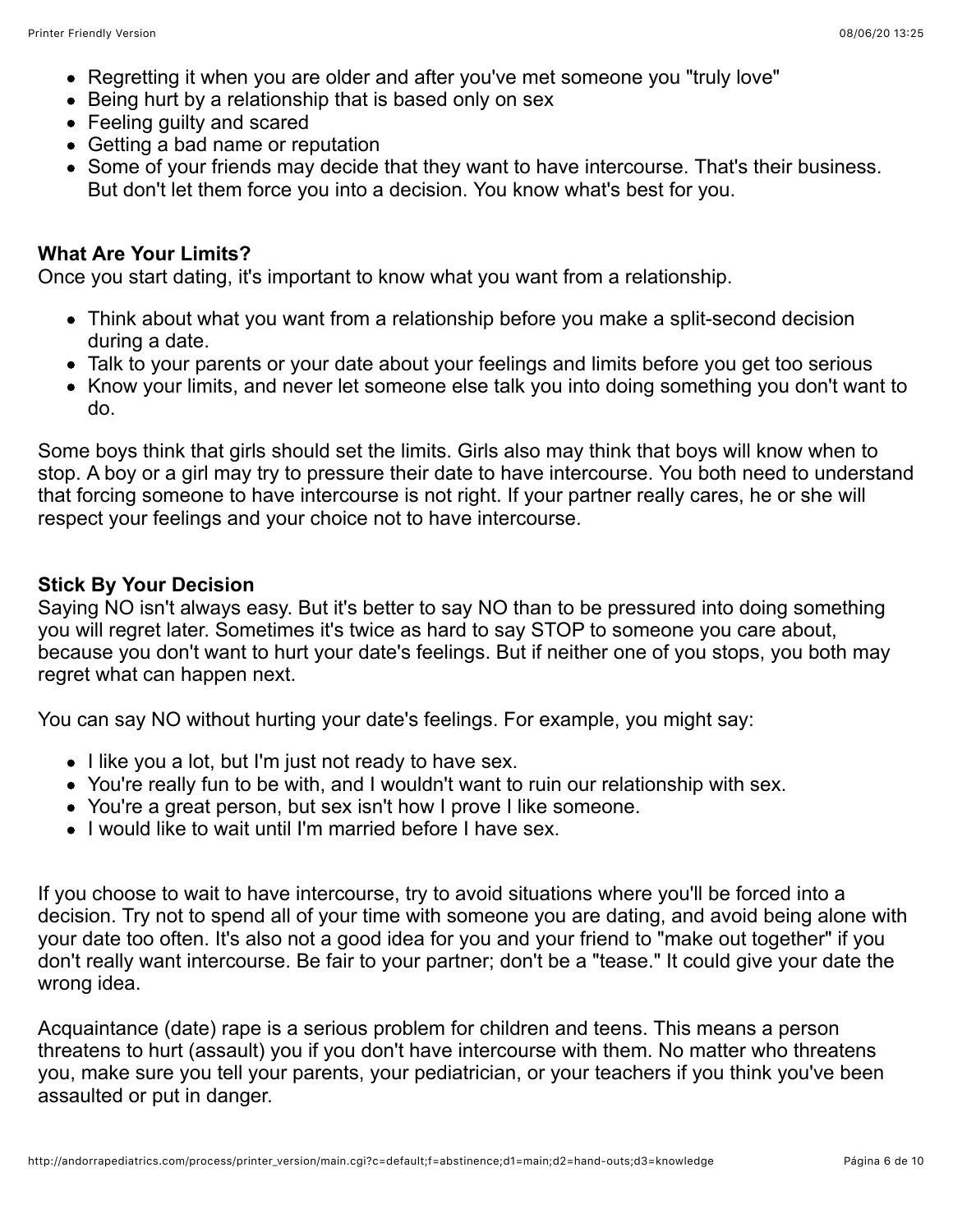Using alcohol or drugs also can cause problems during a date. Both of these affect your judgment, which may make it hard to stick to your decision not to have intercourse.

Don't pay attention to the sexual bragging and the dares of your friends or classmates. Decide for yourself. Being liked by your friends may seem more important than what you know is right. You may be tempted to keep up with the crowd, but usually these stories are just made up.

If you're having a hard time with your decision, talk to your parents, clergy or your pediatrician.

# **Abstinence: Young People Can Wait**

*Not having sex (abstinence) is the only sure way to prevent pregnancy and STDs.*

People who wait until marriage to have sexual intercourse usually find out that it is:

- Less risky to health
- Easier to act responsibly and take precautions to avoid infections and pregnancy
- More special
- More satisfying
- More accepted by others

Be patient. At some point, you will be ready for sexual intercourse. Move at your own pace, not someone else's. Talk with your parents about their values. Your pediatrician can explain how intercourse affects your body, and why you should wait until you are older. To avoid the risks - and to make intercourse really special in the future - why not just wait for now?

Remember to ask your pediatrician if you have any questions about growing up. Your doctor is there to help. If you feel uncomfortable about discussing certain private things with your parents, you can always trust your pediatrician to help. Don't be afraid to ask.

## **The Correct Use Of Condoms**

Remember, abstinence is the only real way to avoid pregnancy and getting sexually transmitted diseases (AIDS, syphilis, gonorrhea, chlamydia and genital HPV infection). Sexually transmitted diseases (STDs) and unplanned pregnancies are at all-time highs for people your age.

As a teen, you are faced with many challenges and decisions that will affect the rest of your life. Deciding when to begin having sex is one of the most important decisions you will ever make. It is perfectly normal not to have sex until marriage.

However, if you do decide to have sex, correct use of latex condoms will help you protect yourself and your partner against these risks.

## **Why Use Condoms?**

A condom acts like a barrier or wall to keep semen, fluid from the vagina, and blood from passing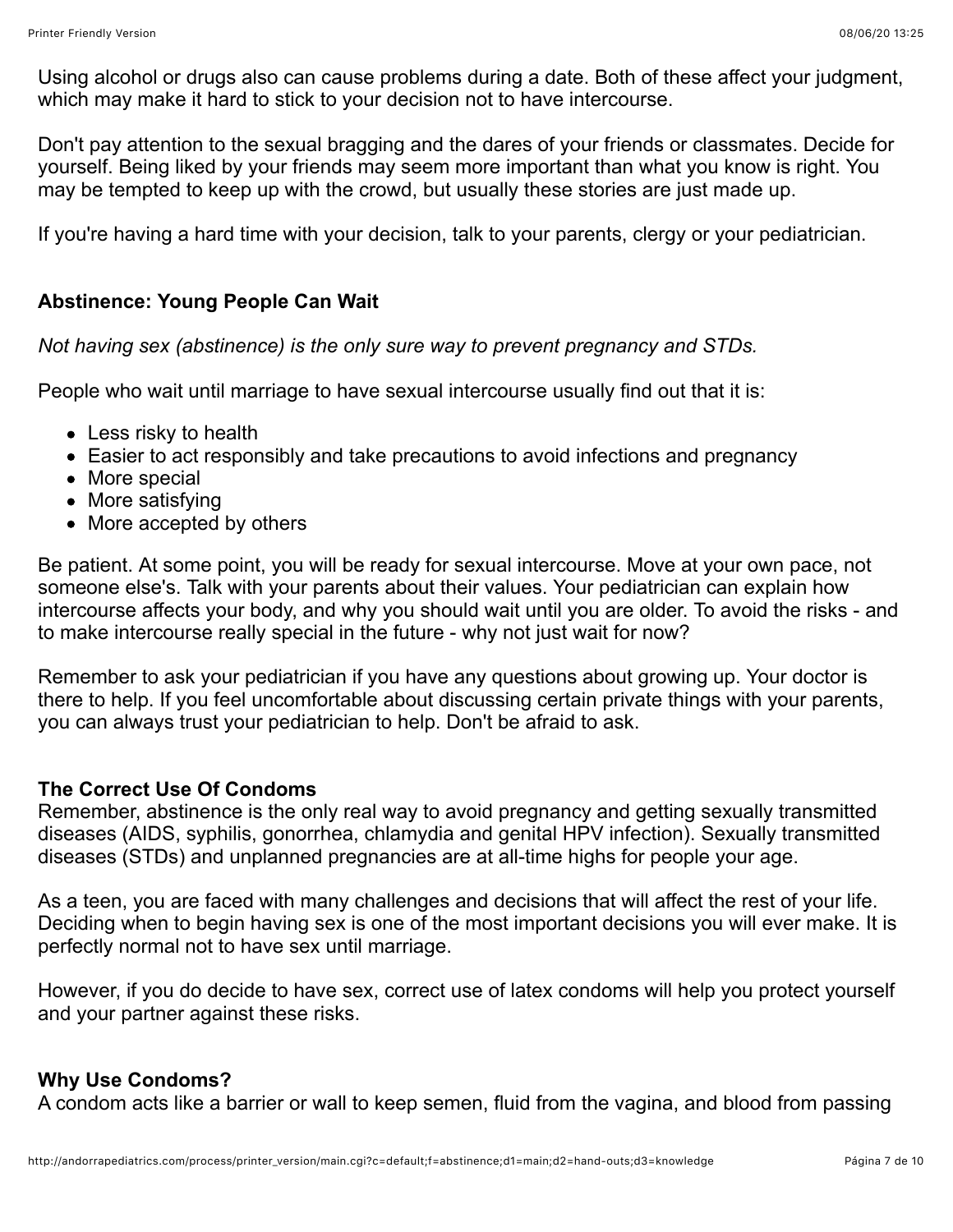from one person to the other during sex. These fluids can carry germs. If no condom is used, the germs can pass from the infected person to the uninfected person. Use of a condom also prevents unwanted pregnancies by keeping sperm out of the vagina.

Other good reasons to use condoms:

- They are cheap.
- They are easy to get (you don't need a prescription to buy them).
- They rarely have side effects.
- They are easy to use.

Some people have excuses for not using condoms, such as they are not comfortable, they lessen their enjoyment of sex, or they are unnatural. However, using a condom can make sex more enjoyable because both partners are more relaxed and secure. Besides, the risks involved with not using condoms make any excuses seem pretty weak.

# **How To Buy Condoms**

When buying condoms, be sure the ones you choose:

- are latex some condoms are made of natural membranes (lambskin) and not latex. Only latex condoms have been proved to work against STDs because they prevent the passage of harmful germs.
- have a reservoir (nipple) at the tip to catch semen.
- are lubricated with nonoxynol-9, which is a spermicide (chemical) that has been proven to give additional protection against STDs, including the AIDS virus.

Condoms come in different colors, textures, and sometimes sizes. A good-quality condom is the most important feature for safer sex.

Other points to keep in mind when buying condoms:

- Be sure to check the expiration date on the package. Do not buy or use them if they have expired.
- Condoms should be stored in a cool, dry place. You can carry a condom with you at all times, but do not store them where they will get hot (like in the glove box of a car). Heat can damage the condom. Also, carrying them in a purse or wallet is okay as long as it is not for long periods of time - this shortens their life.

Try not to feel embarrassed about buying condoms. By using condoms, you are proving that you are being responsible and there is nothing embarrassing about that.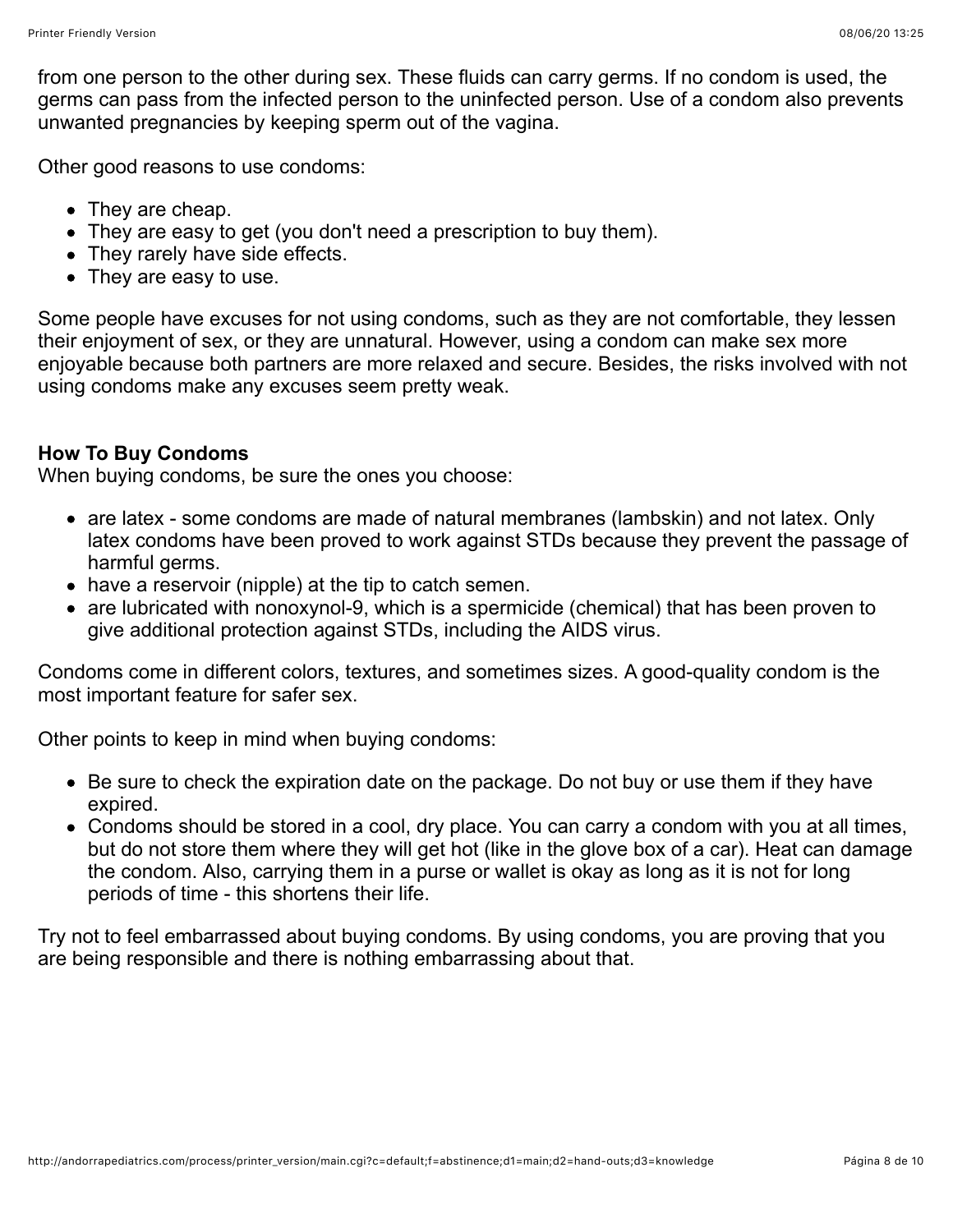#### **How To Put Condoms On**

Condoms are easy to use. However, they only work if they are used correctly. Follow these easy steps to make sure you are using them the right way:

- 1. Carefully remove the condom from the package.
- 2. Put the condom on the end of the penis when the penis is erect ("hard").
- 3. Hold the condom by the tip and carefully roll the condom all the way to the base of the penis.
- 4. Leave extra space (1/4 to  $\frac{1}{2}$  inch) at tip of the condom to catch the semen.

If you do not have much experience with condoms, you should practice putting a condom on and taking it off by yourself, before you use it for sex with another person.



Be sure to put the condom on when an erection first occurs. Do not wait until you are ready to have sex - it may be too late. Drops of semen may leak from the uncovered penis. These small drops are enough to pass STDs to the other person or to cause a woman to get pregnant.

For added protection against STDs and pregnancy, use a spermicidal foam, cream, or jelly along withthe condom. Make sure the spermicide you use contains nonoxynol-9.

Before unrolling the condom, place a small amount of the spermicidal foam, cream, or jelly inside its tip.

After unrolling the condom over the erect penis, place some more of the foam, cream, or jelly on the outside of the condom. Females can also use the spermicide inside the vagina for extra protection in case the condom breaks. Follow the directions on the spermicide package.

## **How To Take Condoms Off**

Withdraw the penis from the vagina right after ejaculation, while it is still erect or "hard." Hold on to the condom at the rim while the penis is withdrawn. Be careful as you slide it off the penis. Do not tug to pull condom off - it may tear. Throw away used condoms immediately. Never use a condom more than once. Be sure to keep used condoms away from your partner's genitals and other areas of the body as well. This will prevent semen from getting on hands or other body parts. If this happens, wash any areas of the body that have been touched by the semen.

Always insist that a condom be used every time you have sex. It is the only way to be sure that you are protected from infection. You should say NO to sex if you don't have a condom or if your partner refuses to use one.

#### **Special Points To Remember**